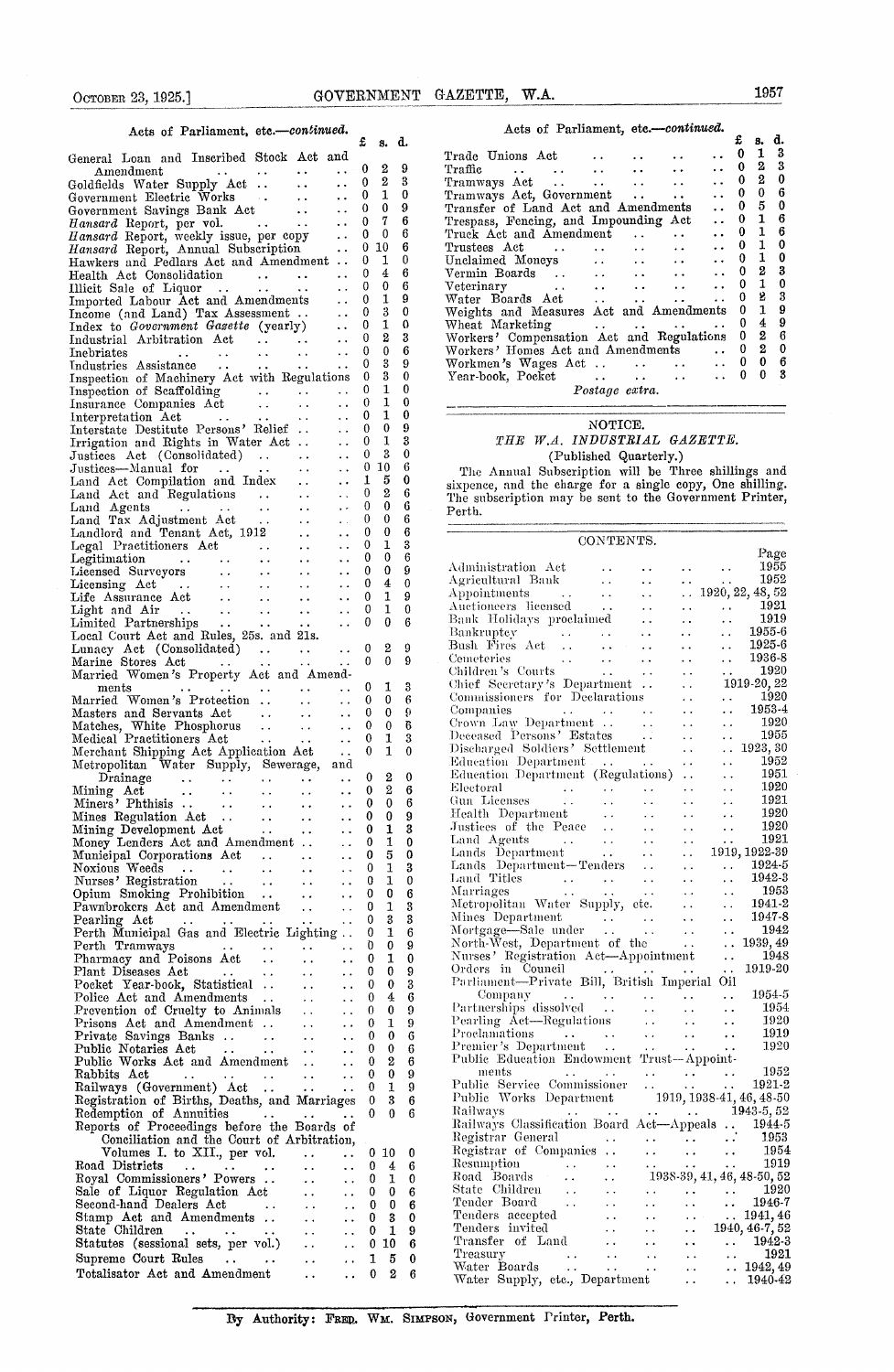

# Government Gazette

# PERTH, FRIDAY, 23 OCTOBER 1925 No. 47

© STATE OF WESTERN AUSTRALIA

## **CONTENTS**

Administration Act Agricultural Bank Appointments Auctioneers licensed Bank Holidays proclaimed Bankruptcy Bush Fires Act Cemeteries Children's Courts Chief Secretary's Department Commissioners for Declarations Companies Crown Law Department Deceased Persons' Estates Discharged Soldiers' Settlement Education Department Education Department (Regulations) Electoral Gun Licenses Health Department Justices of the Peace Land Agents Lands Department Lands Department—Tenders Land Titles Marriages Metropolitan Water Supply, etc. Mines Department Mortgage—Sale under North-West, Department of the Nurses' Registration Act—Appointment Orders in Council Parliament—Private Bill, British Imperial Oil Company Partnerships dissolved Pearling Act—Regulations Proclamations Premier's Department Public Education Endowment Trust—Appointments Public Service Commissioner Public Works Department Railways